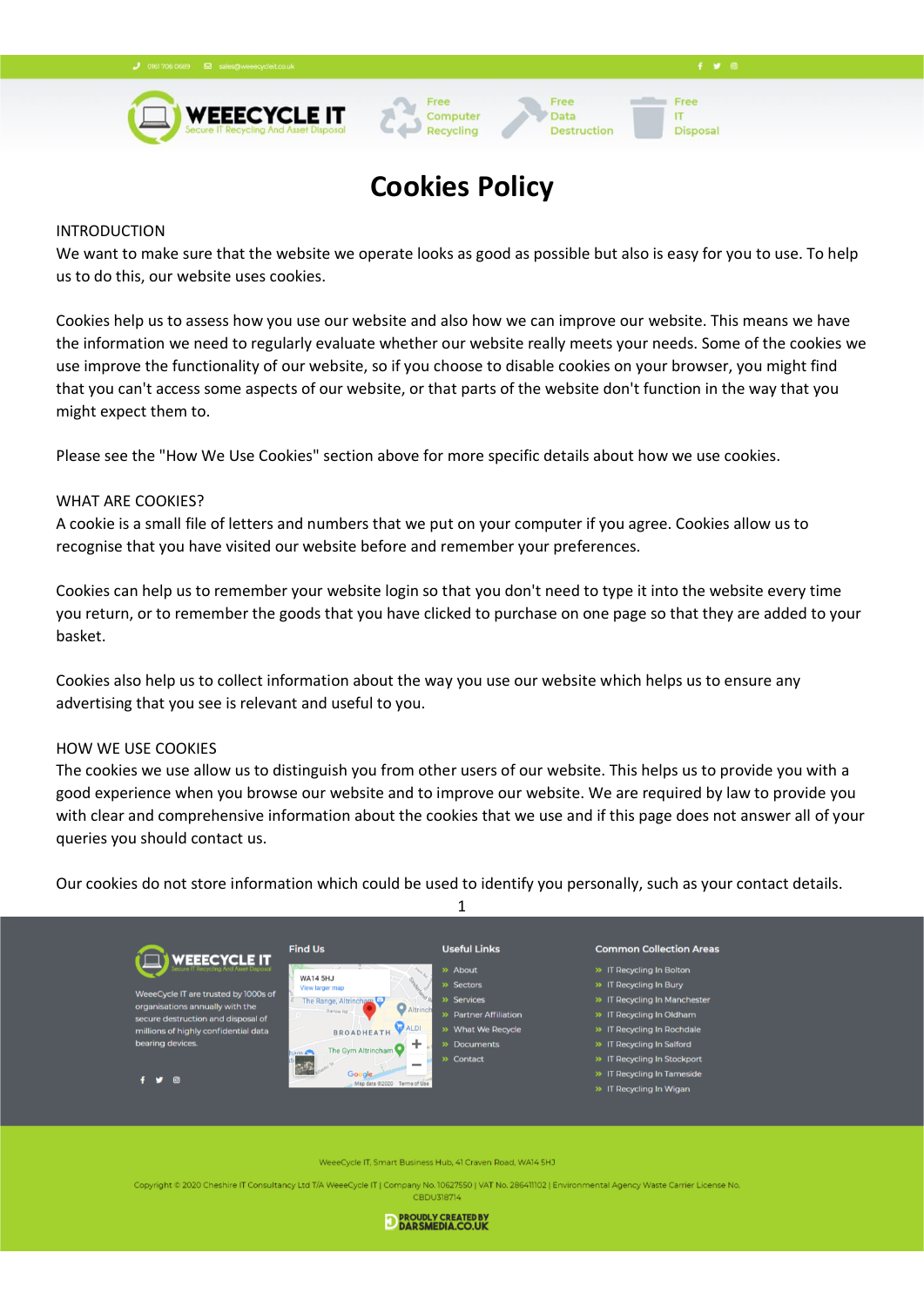

## **Cookies Policy**

Computer

Recycling

Free

Data

Destruction

Free

**Disposal** 

**IT** 

We use the following cookies:

## Strictly Necessary Cookies

These are cookies that are required for the operation of our website. They include, for example, cookies that enable you to log into secure areas of our website, use a shopping cart or make use of e-billing services.

## Analytical/Performance Cookies

They allow us to recognise and count the number of visitors and to see how visitors move around our website when they are using it. This helps us to improve the way our website works, for example, by ensuring that users are finding what they are looking for easily.

## Functionality Cookies

These are used to recognise you when you return to our website. This enables us to personalise our content for you, greet you by name and remember your preferences (for example, your choice of language or region).

## Targeting Cookies

These cookies record your visit to our website, the pages you have visited and the links you have followed. We will use this information to make our website and the advertising displayed on it more relevant to your interests. We may also share this information with third parties for this purpose.

#### 3RD PARTY COOKIES

The information set out in "How We Use Cookies" relates to the cookies that we set on our website. In addition to these cookies, our website also uses third party cookies which are set by a domain other than our website.

Please note that third parties (including, for example, advertising networks and providers of external services like web traffic analysis services) may also use cookies, over which we have no control. These cookies are likely to be analytical/performance cookies or targeting cookies.

## HOW DO I BLOCK COOKIES?

You can block cookies by activating the setting on your browser that allows you to refuse the setting of all or some



WeeeCycle IT, Smart Business Hub, 41 Craven Road, WA14 5HJ

Copyright @ 2020 Cheshire IT Consultancy Ltd T/A WeeeCycle IT | Company No. 10627550 | VAT No. 286411102 | Environmental Agency Waste Carrier Lice **CBDU318714** 

D PROUDLY CREATED BY DARSMEDIA.CO.UK